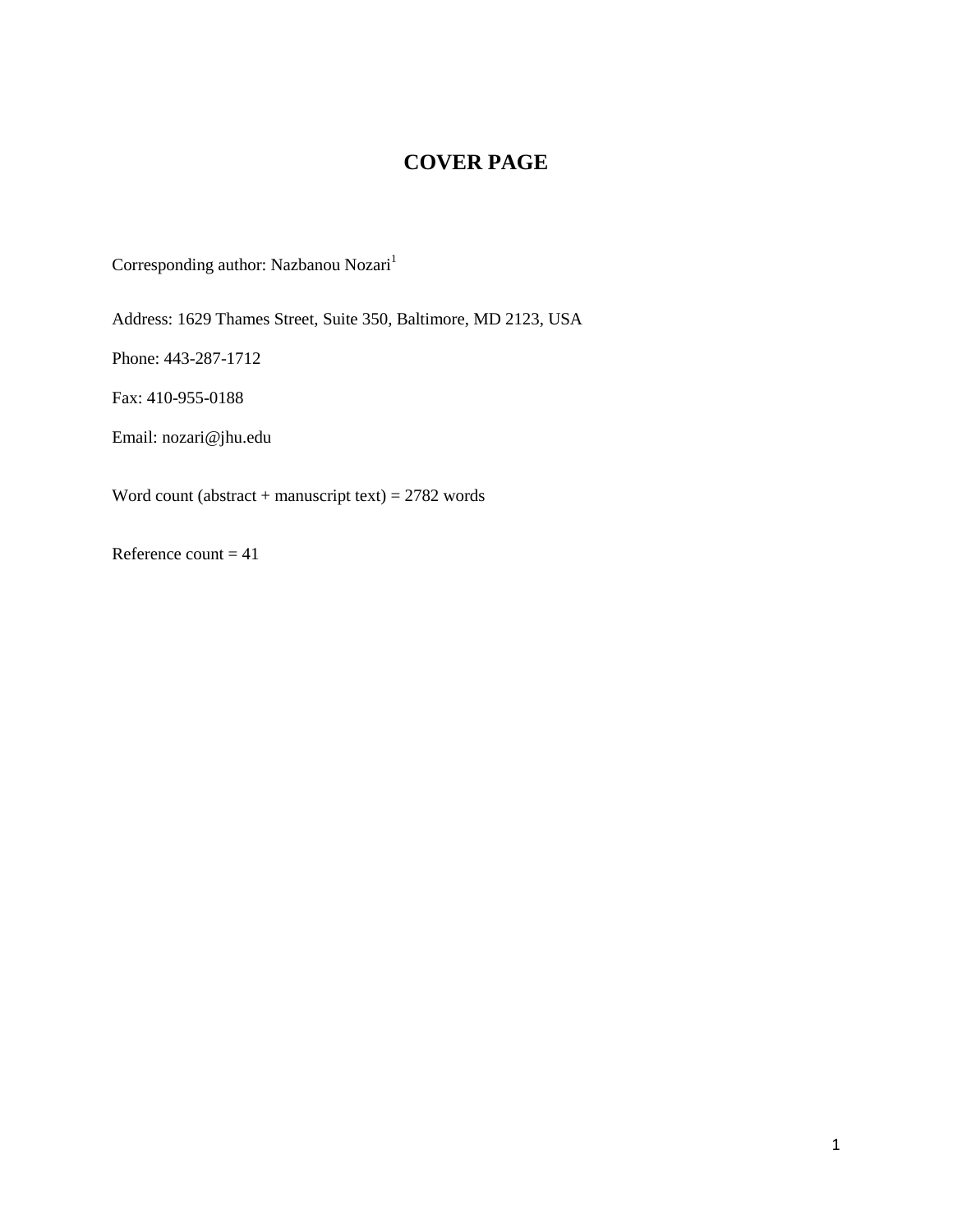# **TITLE PAGE**

**Title:** Monitoring and control in language production

### **Author information:**

1- Nazbanou Nozari, MD, PhD (corresponding author)

Affiliation(s): Department of Neurology, Johns Hopkins University; Department of Cognitive Science,

Johns Hopkins University

2- Jared Novick, PhD

Affiliation(s): Department of Hearing and Speech Sciences, University of Maryland, College Park;

Program in Neuroscience and Cognitive Science, University of Maryland, College Park; University of

Maryland Center for Advanced Study of Language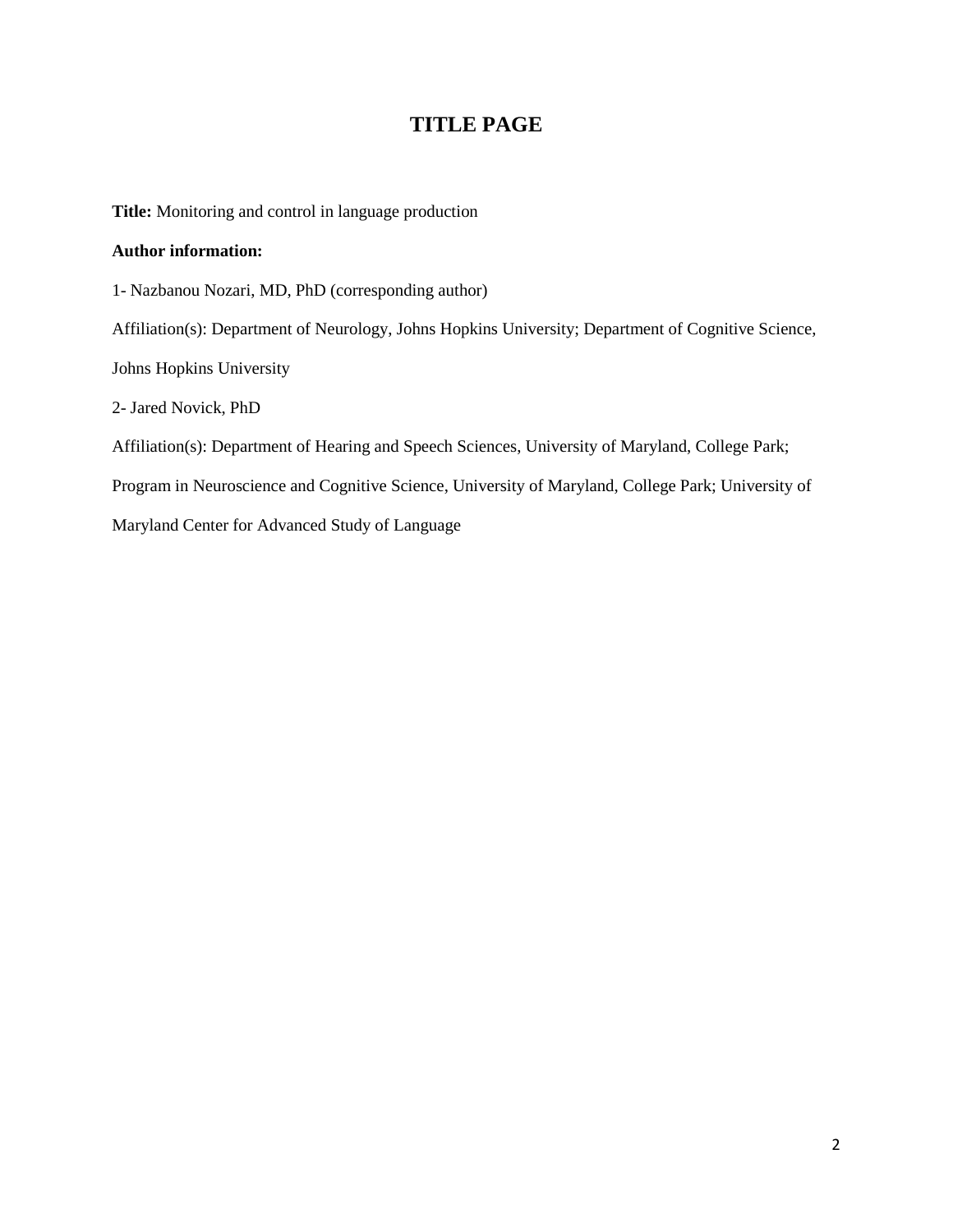# **ABSTRACT**

Language research has provided insight into how speakers translate a thought into a sequence of sounds that ultimately becomes words, phrases, and sentences. Despite the complex stages involved in this process, relatively little is known about how we avoid and handle production and comprehension errors that would otherwise impede communication. We review current research on the mechanisms underlying monitoring and control of the language system, especially production, with particular emphasis on whether such monitoring is issued by domain-general or domain-specific procedures.

**Keywords:** Language production and comprehension, monitoring, executive control, conflict detection, conflict adaptation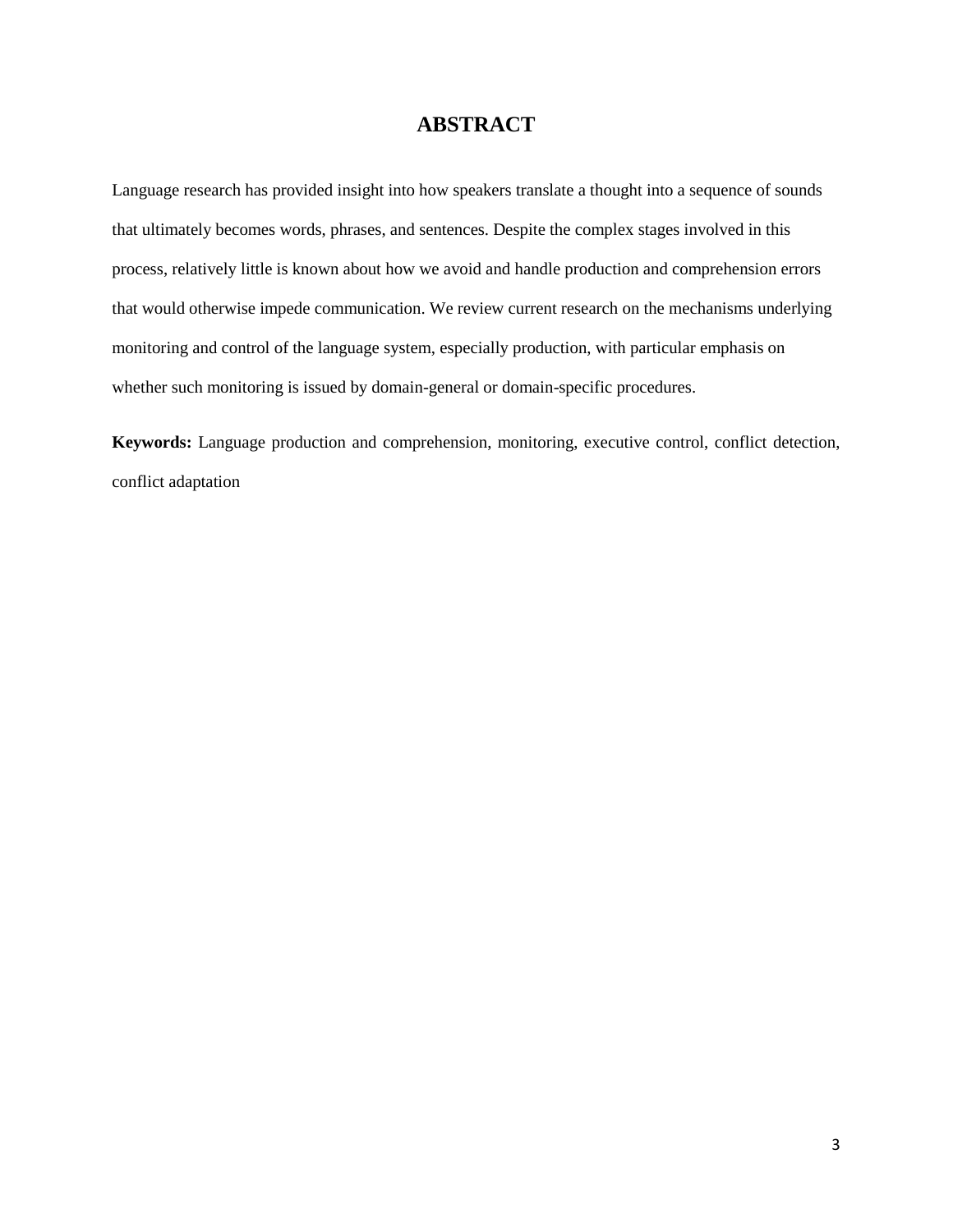We produce and understand our native language with little conscious effort and relatively few mistakes. This is perhaps why most research pays slight attention to how we monitor and regulate the mental processes that convert thoughts into language: successful communication seems too easy to require much surveillance and control. The fact that speakers correct themselves, however, indicates that the language system must undergo some form of monitoring. In the current paper, we argue that the need for monitoring and control stems directly from the architecture and functioning of the language system, and that understanding monitoring and control operations is important for (a) a complete theory of language processing and (b) insight into language disorders that may derive from monitoring/control deficits.

### **Why does language production need monitoring and control?**

Figure 1 shows a simplified schema of the word-production system (see Dell, Nozari, & Oppenheim, 2014 for a review). As can be seen, the system is highly interconnected; the same semantic feature (e.g., *four legs*) connects to several lexical representations (e.g., *cat, dog, rat*), as does the same phonological feature (e.g., */t/* to *cat, rat, mat*). The functional consequence of this structural connectivity is that activation of any representation causes activation of several other representations. This organization provides a natural framework for representing similarity: *cat* is more conceptually similar to *dog* than *fog*, because *cat* and *dog* share more semantic features. However, such connectivity also incurs a cost. This is because production not only requires *activation*, but also *selection* (see Glossary), which occurs in at least two distinct stages (Dell et al., 2014). The first stage (mapping semantic features onto lexical items) ends by selecting one of several activated words. The second stage (mapping the selected lexical item onto sounds) ends by selecting relevant phonemes. Simultaneous activation of related representations interferes with the selection of the target representation at either stage (e.g., Breining, Nozari, & Rapp, 2016; Cook & Meyer, 2008; Costa, Alario & Caramazza, 2005; Nozari et al., 2016). Resolving such interference requires control, and to appropriately detect the need for control, a monitoring system is necessary.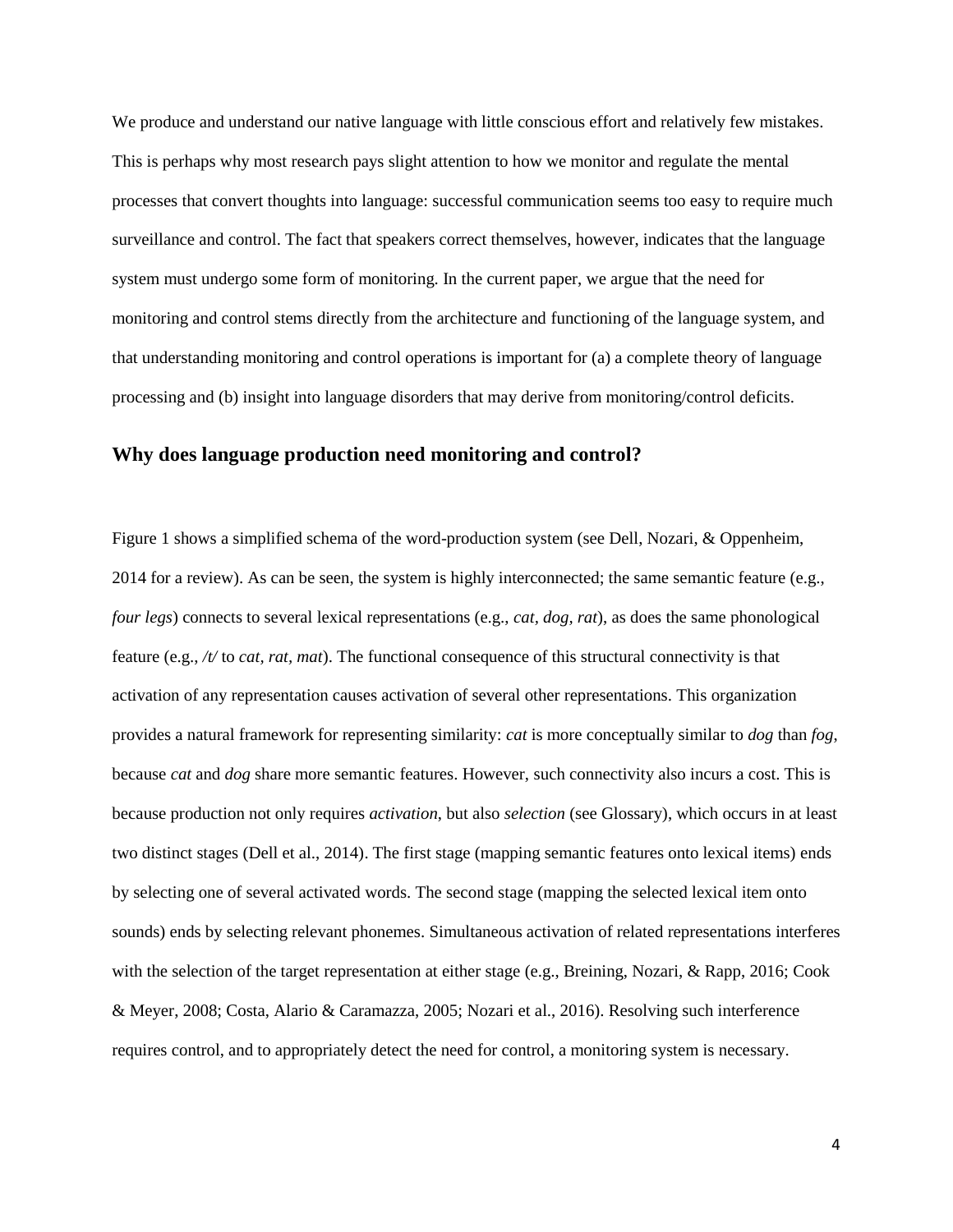

*Figure 1 - The schema of the 2-step model of word production (Dell & O'Seaghdha, 1992). Selection happens in two stages: lexical selection at the word layer, and phonological selection (encoding) at the phoneme layer. See Glossary.*

## **Monitoring and control in language production**

*1) Comprehension-based monitoring.* In his "perceptual loop" theory of monitoring, Levelt (1989) proposed that speakers monitor their own speech the same way they monitor other people's speech through the comprehension system. There is evidence that this is to some extent true. For instance, blocking auditory feedback decreases the proportion of detected errors (Oomen, Postma, & Kolk, 2005). Speakers also accept illusory errors presented to them via auditory feedback as their own (Lind et al., 2014). However, two lines of work provide evidence against comprehension as the sole monitoring mechanism: (1) Event-Related Potentials have revealed a similar signal around the time of response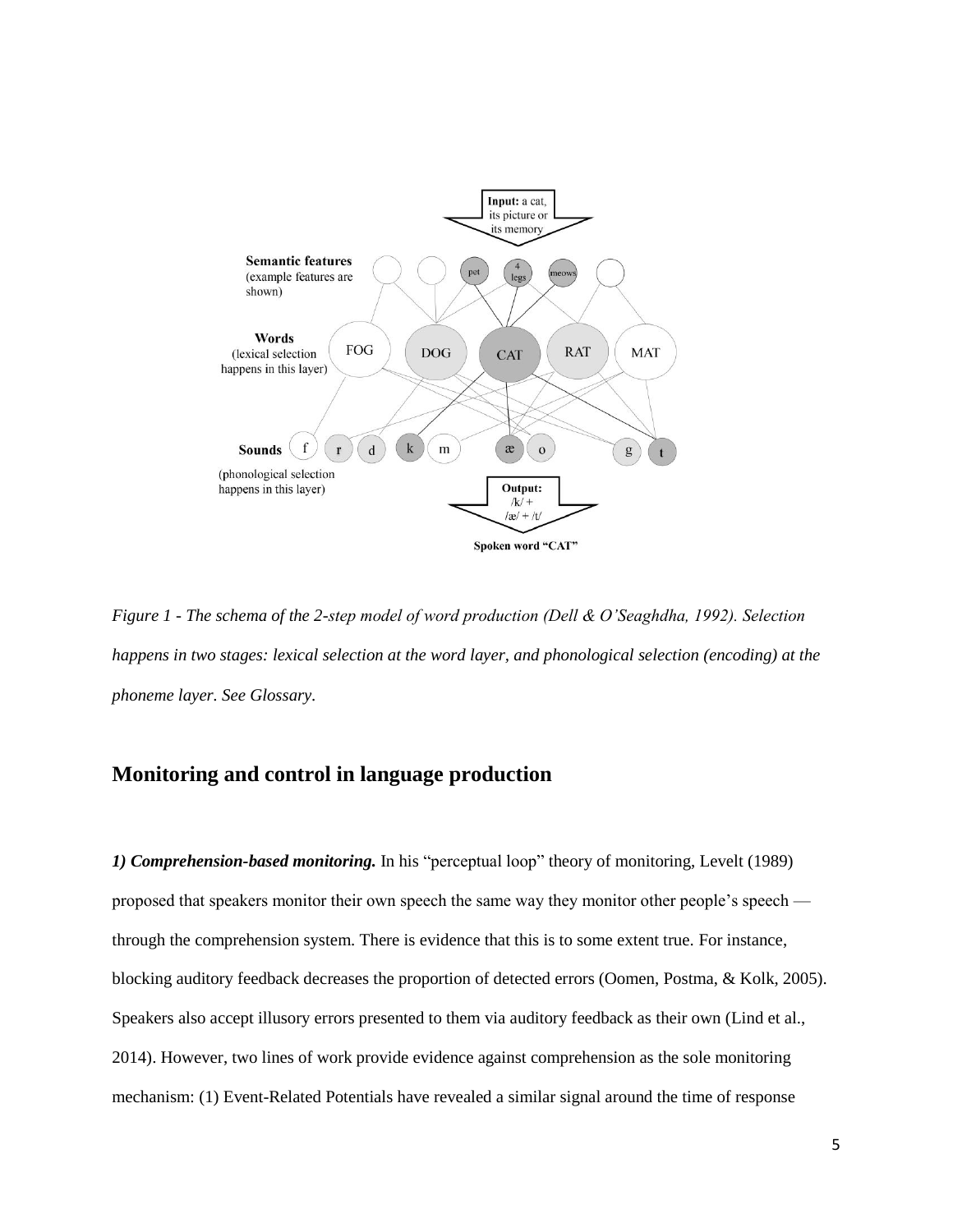generation (ERN = Error-Related Negativity) common to both verbal and non-verbal tasks (e.g., Riès et al., 2011), suggesting a similar monitoring mechanism. It is unlikely that language comprehension is used to detect non-linguistic errors. Importantly, ERN is independent of conscious awareness of errors, which is hard to reconcile with a comprehension-based monitor. (2) Neuropsychological data from individuals with aphasia show a double-dissociation between the ability to understand and monitor speech, as well as a dissociation between the ability to detect different error types like semantic ("dog" for "cat") and phonological ("hat" for "cat) errors that do not track the individuals' performance on semantic and phonological comprehension tests (see Nozari, Dell, & Schwartz, 2011 for a review).

*2) Production-based monitoring.* On the other hand, data from both children and brain-damaged individuals suggest that error-detection ability depends on *production* abilities (Hanley et al., 2016; Nozari et al., 2011), inspiring a different class of monitoring theories called "production-based monitors" (e.g., De Smedt & Kempen, 1987). The newest version of the production-based monitors, the *conflictbased monitor* (Nozari et al., 2011), posits that the simultaneous activation of more than one representation in any layer of the production system (words, phonemes, etc.), which creates interference, is actually used as information to generate a "conflict signal" (Botvinick et al., 2001). This signal is relayed to a part of a general-monitoring system (likely the anterior cingulate cortex), which receives similar conflict signals from other cognitive and motor domains and generates the ERN (see Ullsperger et al. 2014, for a review and alternative perspectives). Importantly, when the production system is immature or damaged, the monitoring signal is weak. Figure 2 explains the relationship between the quality of the production system and monitoring.

Recall that the perceptual loop account proposed comprehension as a mechanism for monitoring language production. But comprehension itself requires a monitoring mechanism. When processing speech, listeners do not wait for sentences to complete before assigning provisional interpretations. For example, upon hearing *"Put the apple on the napkin*..." they immediately interpret "the napkin" as a goal (where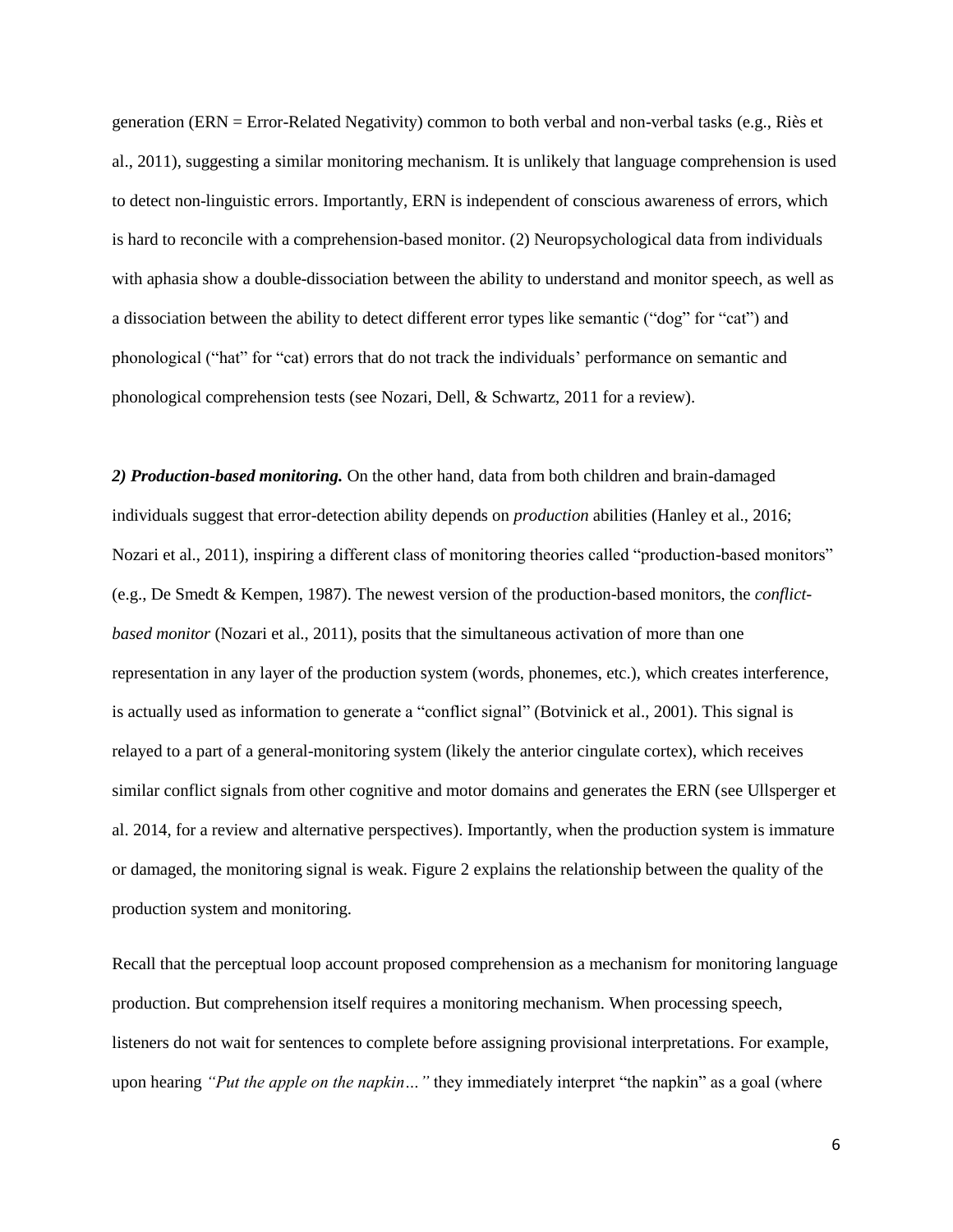the apple should go), until they hear "… in the box", prompting them to revise (Spivey et al., 2002). Moreover, listeners anticipate: Upon hearing *"The boy will eat…"* they rapidly search for edible objects in a scene (Altmann & Kamide, 2007). Though efficient, incremental processing has the downside of generating potential misinterpretations or wrong predictions that must rapidly be corrected via monitoring and control (Novick, Trueswell, & Thompson-Schill 2005).

An intriguing possibility is that comprehension itself may be regulated by a mechanism akin to conflict monitoring: when late-arriving input (e.g., "…in the box") suggests a different interpretation from the anticipated one, multiple representations will be simultaneously active, leading to the generation of a conflict signal. If conflict-detection mechanisms or the subsequent application of control suffer, the individual will be unable to resolve interference. Empirical evidence supports this notion: patients who have trouble resolving conflict in recognition memory – when familiar but irrelevant stimuli excessively interfere with target recognition – also fail to revise sentence misinterpretations, and make more naming errors when they must choose among several competing labels (e.g., sofa/couch/loveseat; Novick et al., 2009).

*3) Forward models of monitoring.* Two models are noteworthy in this category. Hickok (2012) proposed that activation of a lexical item not only activates its motor-phonological representation, but also its perceptual representation (in the auditory and somatosensory cortices for syllables and phonemes, respectively). The perceptual representation reinforces the activation of the motor representation, which in turn suppresses the perceptual representation via inhibitory connections. If a different motor program is executed, the auditory representation is not suppressed and its persistent activation releases an error signal. While Magnetoencephalography studies have shown rapid activation of the word's representation in the auditory cortex during speech (e.g., Tian & Poeppel, 2010), there is not yet evidence that damage to perceptual representations impairs error detection. Moreover, the model does not explain the dissociation between the detection of semantic and phonological errors (Nozari et al., 2011). Pickering and Garrod (2013) proposed a classic forward model, in which a predicted percept generated through an *efference*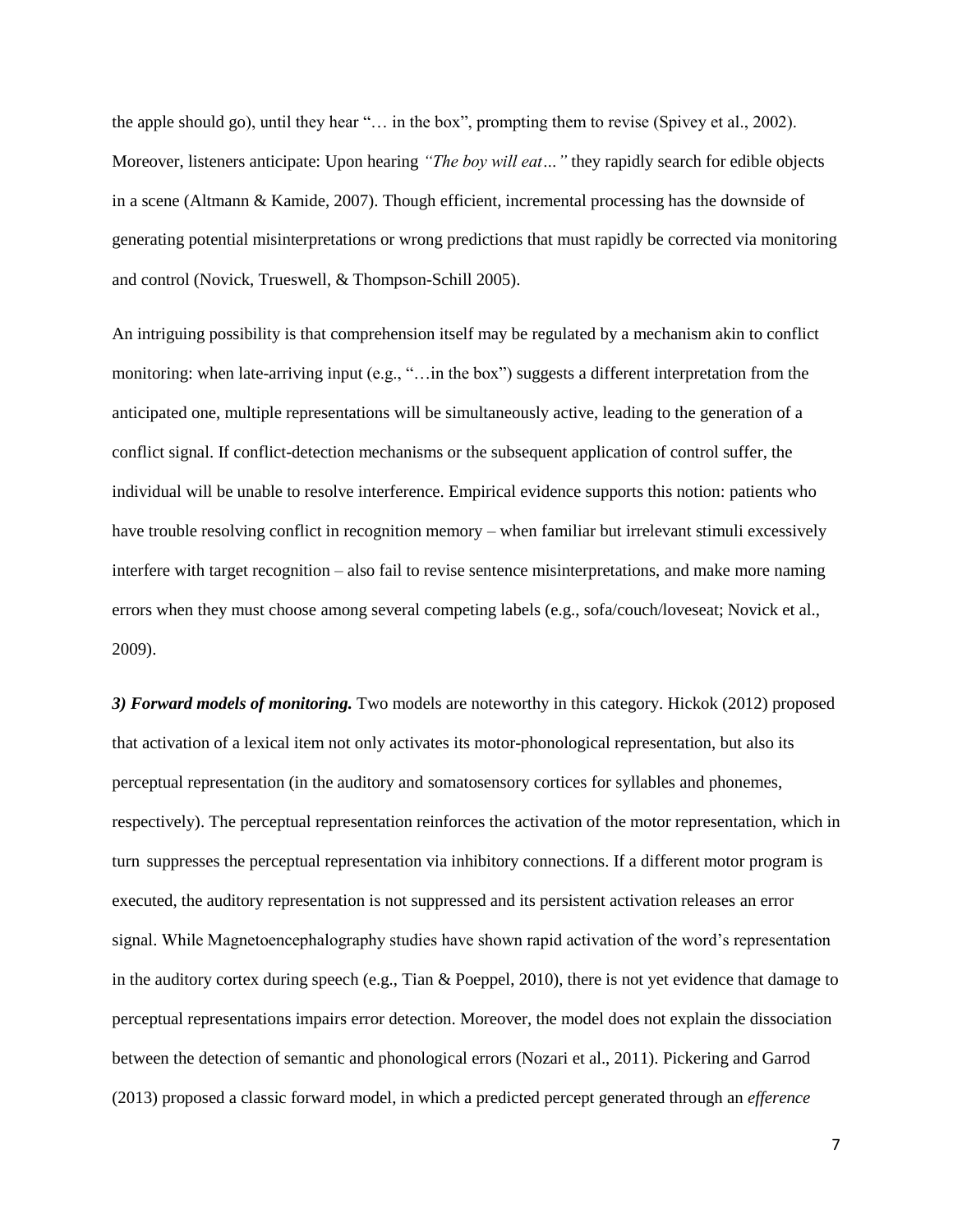*copy* of the action command, is compared to an actual percept. If the two differ, an error is detected. While the distinction between motor and perceptual representations is clear at the level of phonology, it is unclear what such representations are like for higher linguistic levels such as syntax, or why duplication of such high-level representations is plausible.



Healthy, mature production system

Damaged or immature production system

*Figure 2 - How does the conflict-based monitor explain the relationship between the quality of the production system and the ability to detect errors? In a well-trained healthy system, correct trials have much lower conflict than error trials (Dell et al., 2014; left panel); thus it is easy to distinguish correct from error trials just by relying on conflict level (large distance between the two means). In an immature, inexperienced, or damaged system, both error and correct trials have high levels of conflict. Thus, it is difficult for the monitor to distinguish between errors and correct responses based on the level of conflict (small distance between the two means). This predicts a relationship between the quality of the underlying production system and the quality of the error signal. For example, if the semantic-lexical part of the production system is damaged, say due to stroke, the patient would make more lexical-semantic errors ("dog" for "cat") and will be poor at detecting those errors, but may have no impairment in detecting his/her phonological errors (see Nozari et al., 2011 for applying signal detection theory to this conflict framework). Count = number of observations.*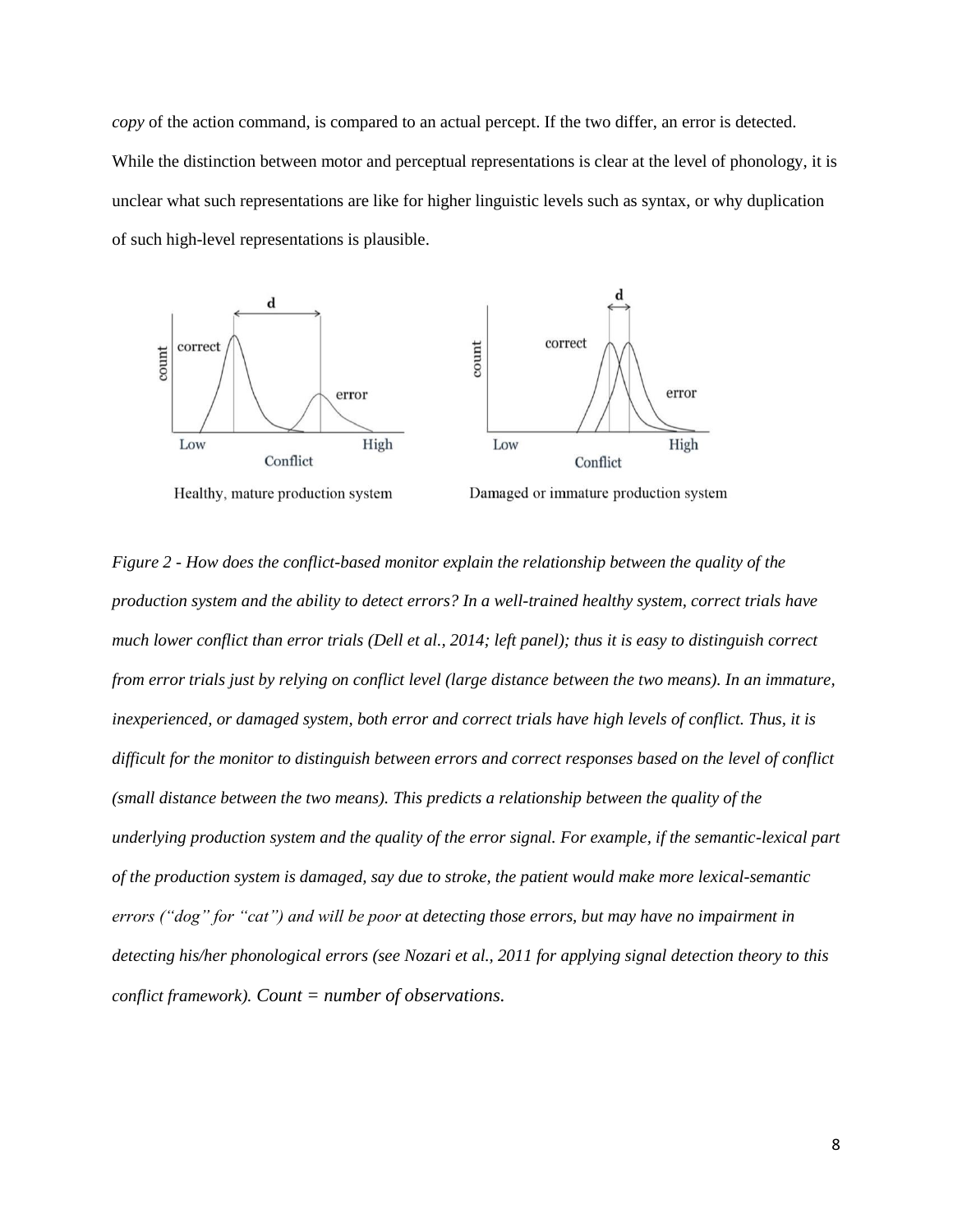| <b>Term</b>                                 | <b>Definition</b>                                                       |
|---------------------------------------------|-------------------------------------------------------------------------|
| <b>Semantic features</b>                    | The body of knowledge a person has of an object or concept.             |
| <b>Phonemes</b>                             | Distinct abstract units of sounds in a language, such as /b/ or /p/.    |
| <b>Activation</b>                           | A proxy for neural activity (neuron's firing rate) in a brain network.  |
| <b>Selection</b>                            | The process through which only a subset of activated representations    |
|                                             | in the network is chosen as the "response" of that part of the network, |
|                                             | e.g., /b/ is chosen among the activated phonemes /b/, /d/ and /p/.      |
| <b>Lateral inhibition</b>                   | The suppressive force between representations at the same level (e.g.,  |
|                                             | $/b/$ and $/p/$ ). This mechanism can provide a local way for enforcing |
|                                             | control: when one representation gains activation, it suppresses its    |
|                                             | competitors.                                                            |
| <b>Long-term learning</b>                   | Enduring or lasting changes to the network.                             |
| Magneroencephalography (MEG)                | A non-invasive technique with high spatial and temporal resolution      |
|                                             | for measuring brain activity in response to certain events and actions. |
| <b>Evoked-response potential (ERP)</b>      | An aggregate measure derived from the electroencephalographic           |
|                                             | (EEG) recording collected noninvasively from the surface of the scalp   |
|                                             | with high temporal (millisecond) resolution in response to certain      |
|                                             | events and actions.                                                     |
| <b>Error Related Negativity (ERN or Ne)</b> | An ERP signal generated when individuals make errors in a task.         |
| <b>Monitoring</b>                           | A set of functions determining the need for (and magnitude of)          |
|                                             | adaptive control to maintain satisfactory performance.                  |
| <b>Control</b>                              | A set of cognitive operations necessary for adaptive regulation of      |
|                                             | behavior in response to changing demands of the environment or the      |
|                                             | task.                                                                   |
| <b>Conflict adaptation</b>                  | Reduced interference effects (measured by higher accuracy and/or        |
|                                             | shorter response latencies) when individuals perform a high-conflict    |
|                                             | trial preceded by another high-conflict as opposed to a low-conflict    |
|                                             | trial.                                                                  |
| <b>Forward models</b>                       | A general class of models that use the current state of the motor       |
|                                             | system to predict the next state.                                       |
| <b>Efference copy</b>                       | An internal copy of the motor command that is used to make              |
|                                             | predictions about the consequences of the action.                       |

Regardless of the specific mechanism through which monitoring is achieved, it serves two purposes:

correcting errors already made, and preventing such errors from recurring. The latter entails both long-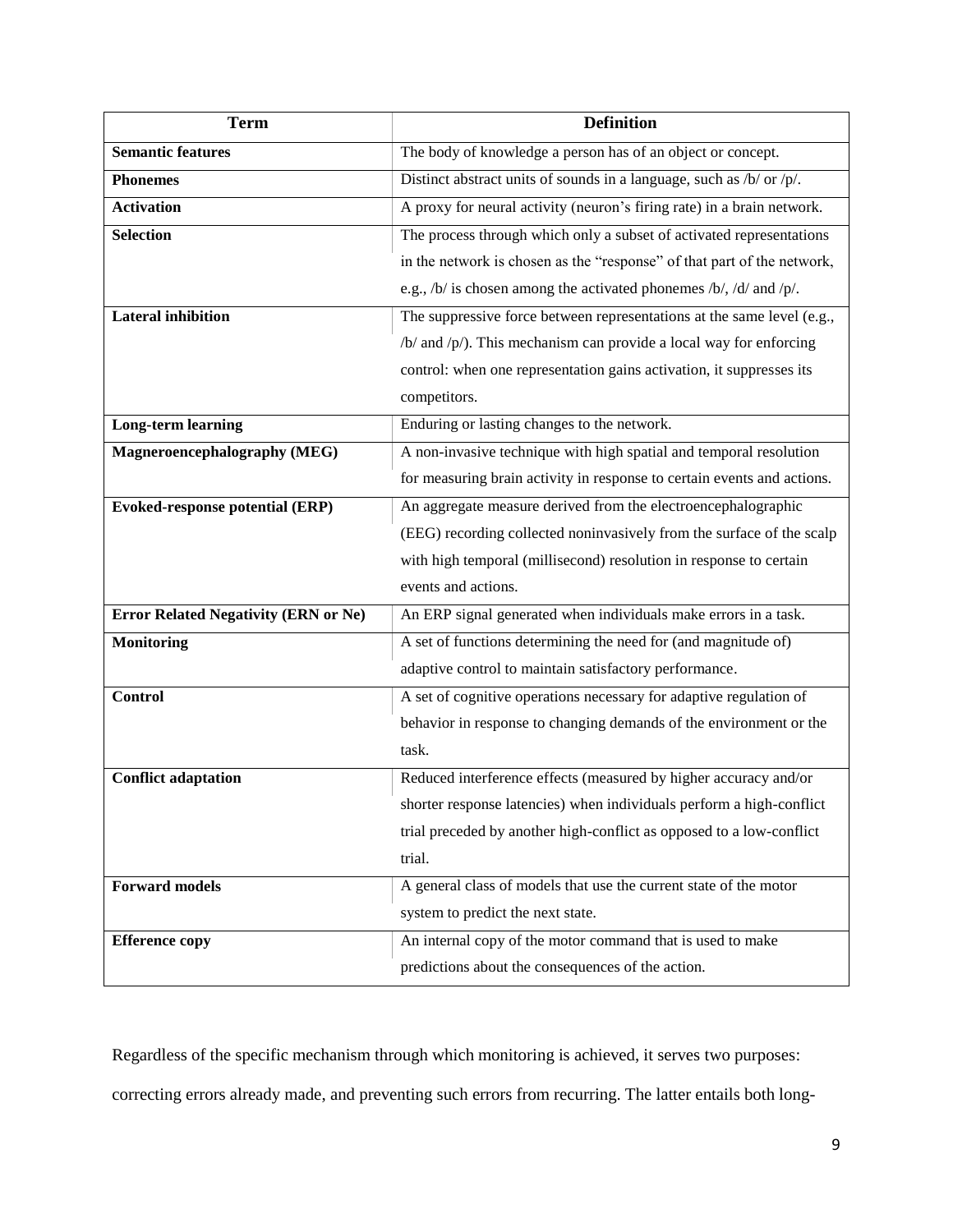term learning and online behavioral adjustments to optimize performance. In the non-verbal domain, performance on a conflict trial is faster and more accurate following another conflict trial compared to a non-conflict trial. For example, in the Flanker task, deciding that a central arrow (e.g., >><>>) faces left is easier if the preceding trial was <<><< versus >>>>>>>. Despite various explanations, all agree that this effect (often called *conflict adaptation)* reflects dynamic reactive control, once stimulus-repetition and learning confounds are removed (Duthoo & Notebaert 2012). Similar adaptation patterns have emerged in production using a Picture-Word Interference (PWI) task (Freund, Gordon & Nozari, 2016), when individuals must name images (e.g., truck) despite a semantically-distracting word superimposed on it (e.g., car). This finding suggests that, similar to non-verbal tasks, language production is regulated in real time via a monitoring-control loop.

## **Language monitoring and control: domain-general or domain-specific?**

The question of whether cognitive processes are domain-general or domain-specific is important from both theoretical and applied angles. Theoretically, it addresses the issue of modularity (e.g., Fodor, 1983) and its more recent extension claiming functional isolation of the language system from the rest of cognition (e.g., Fedorenko et al., 2011). Clinically, it addresses the controversy surrounding the effectiveness of "Brain Training" programs (e.g., Simons et al., 2016), which claim that training basic cognitive functions improves performance on a range of everyday tasks because various cognitive systems employ the same core functions. The similarities between monitoring and control in language production, comprehension, and even non-verbal domains can be interpreted as evidence for a domaingeneral monitoring-control system. However, the term "domain-general" should be defined carefully. Below, we deconstruct the concept of domain-generality into three parts. We explain why domaingenerality in one part does not necessarily imply domain-generality in other parts, and evaluate whether language monitoring-control processes fit within a domain-general framework according to each.

#### *(1) Domain-generality as shared computational principles*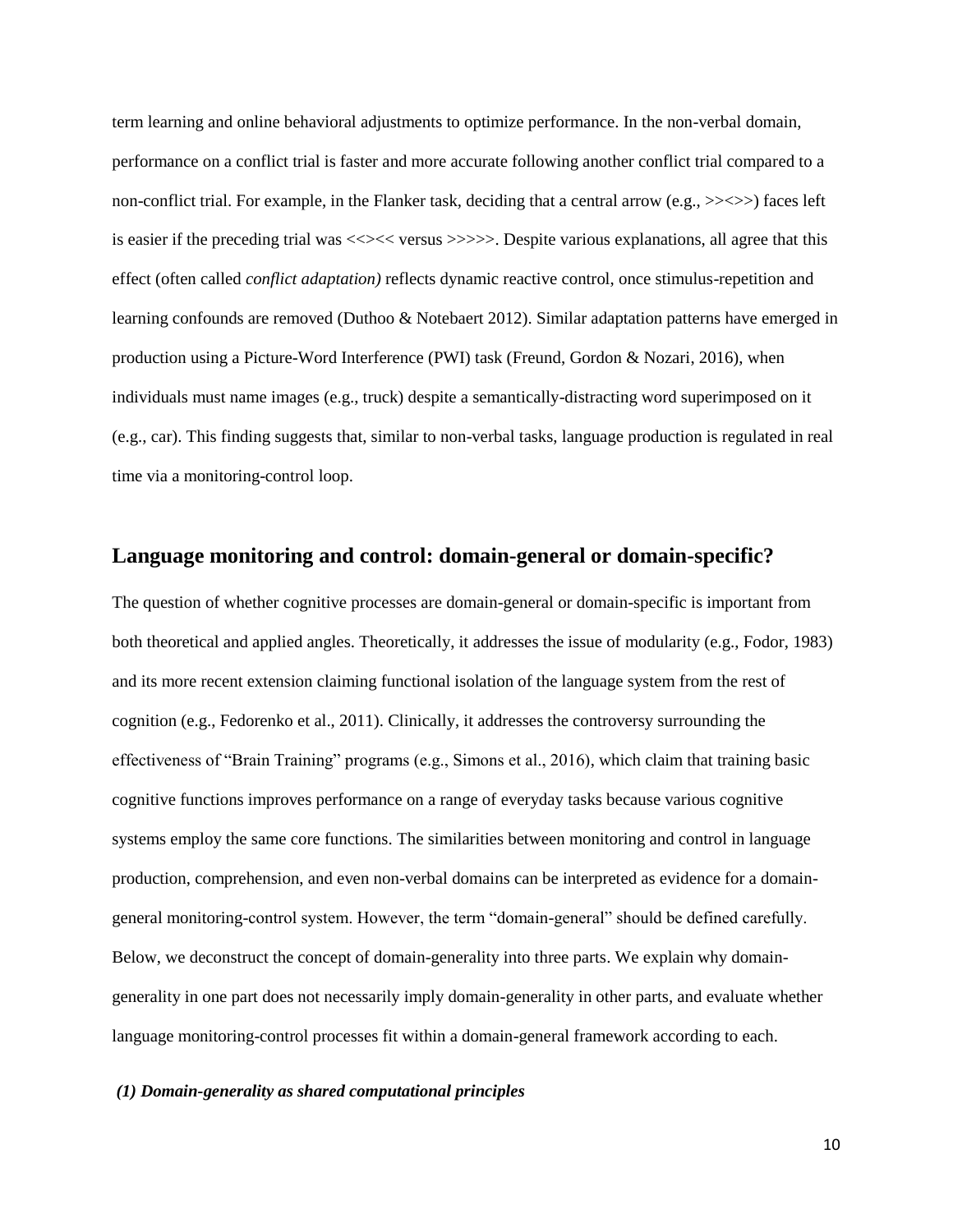Monitoring and control are "processes" operating on "representations." It is undisputed that representations are domain-specific: visual and verbal information differ in physical characteristics, the sensory-motor organs that handle them, and the cortical regions that store them. However, the processes that operate on them could follow the same general rules or be system-specific. Assessed by this criterion, the conflict-based theory (Nozari et al., 2011) and Hickok's (2012) model are both domain-general models, as they assume the same mechanism leads to error detection in any system. The comprehensionbased account, conversely, is domain-specific, proposing language-monitoring through the specialized language-comprehension system.

The strongest evidence for a domain-general language-production monitor is the ERN, which, as stated earlier, is found during both verbal and non-verbal task performance (Riès et al., 2011). However, Acheson and Hagoort (2014) failed to find a reliable correlation between ERN magnitudes in a verbal tongue-twister task and a Flanker task. The authors interpreted this as evidence against domain-general monitoring. Methodological problems with correlations aside, there are theoretical problems with this interpretation (e.g., Hsu, Jaeggi, & Novick, in press). Figure 2 explains the relationship between the quality of the system that generates responses and the quality of monitoring in that system. For the conflict signal (and ERN) to correlate in magnitude across tasks, one must assume similarly strong representations and comparable distributions of conflict in the two tasks, an assumption that is unlikely to be true. Therefore, while the domain-general conflict-based monitor expects ERN as an error signature in any task, it does not predict that ERN magnitude should necessarily correlate between tasks.

#### *(2) Domain-generality as shared neural implementation*

A different criterion for domain-generality is whether a target process uses the same neural resources irrespective of task. Note that domain-generality of computational principles does not necessarily imply common neural resources. For example, indirect competitive inhibition implemented through lateral inhibition (e.g., Munakata et al., 2011) posits that representations at the same layer (e.g., *cat* vs. *dog*) mutually inhibit one another, proposing a natural way for conflict to be resolved. Because these inhibitory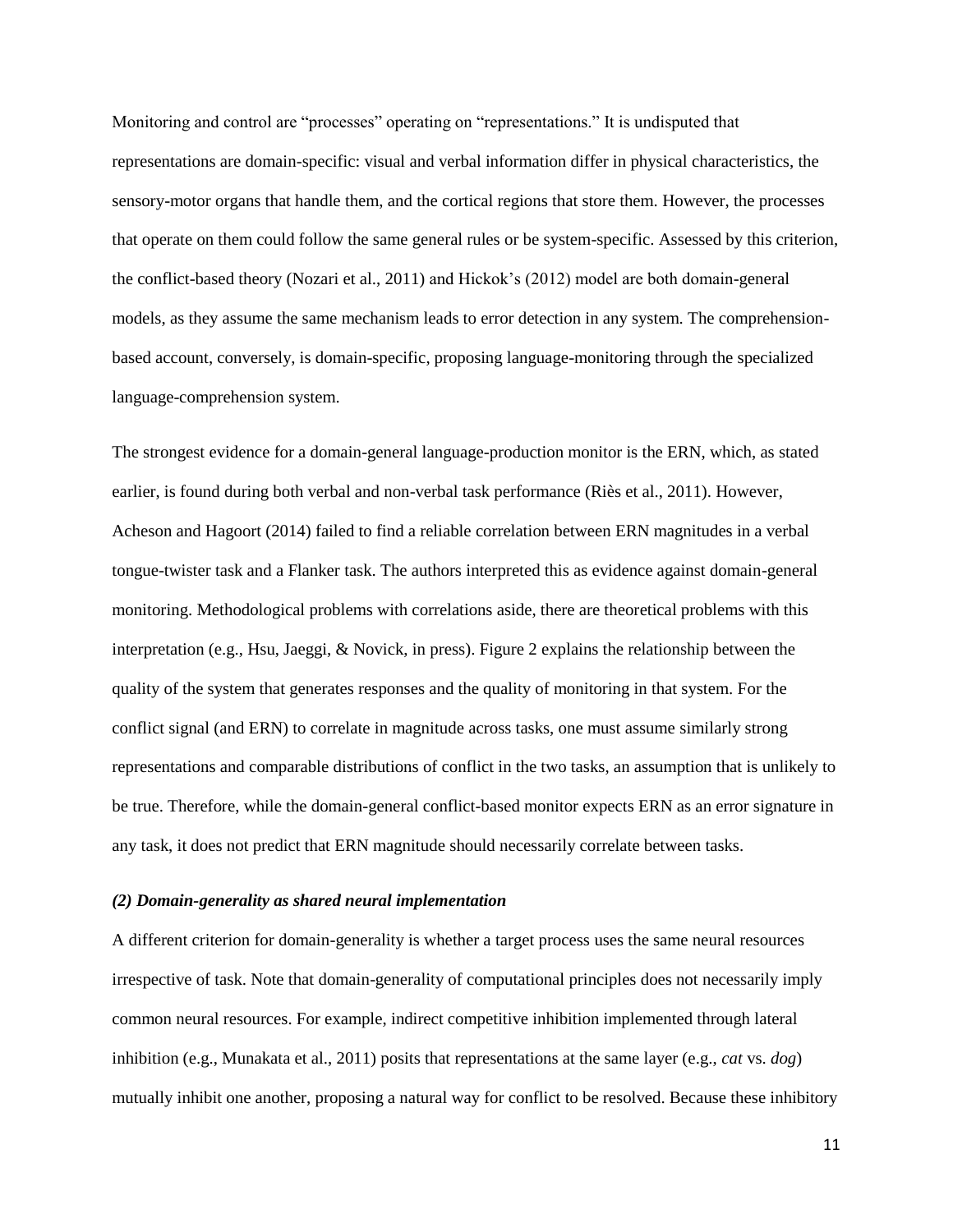connections are local, involvement of common brain regions across different tasks is not expected even though all systems may use lateral inhibition.

Are language monitoring and control processes neurally domain-general or not? fMRI studies of production tasks that require resolution of lexical-semantic conflict have shown increased activation of the left middle temporal cortex (de Zubicaray et al., 2001; de Zubicaray, McMahon, & Howard 2015), an area that stores lexical representations, compatible with local inhibition. By contrast, involvement of nonlanguage-specific areas is also observed during both monitoring and control of language production. Gauvin et al. (2016) reported that language monitoring engages some areas common to monitoring in non-verbal tasks, including the pre-supplementary motor area, the anterior cingulate, and ventrolateral prefrontal cortex (VLPFC; Figure 3). At odds with the predictions of the comprehension-based monitor, involvement of the auditory cortex was not found during monitoring. On the control side, increased VLPFC activation has been reported in production tasks when speakers must resolve competition between multiple activated responses (e.g., de Zubicaray et al., 2015, Nozari, Arnold, & Thompson-Schill, 2014), and in non-linguistic tasks with similar demands (see Nozari & Thompson-Schill, 2015 and references therein).



*Figure 3. View of the main structures in the frontal cortex (left panel: lateral view; right panel: medial view). Areas consistently involved in monitoring and control during linguistic and nonlinguistic task performance include ventrolateral prefrontal cortex (VLPFC), anterior cingulate cortex (ACC), and pre-*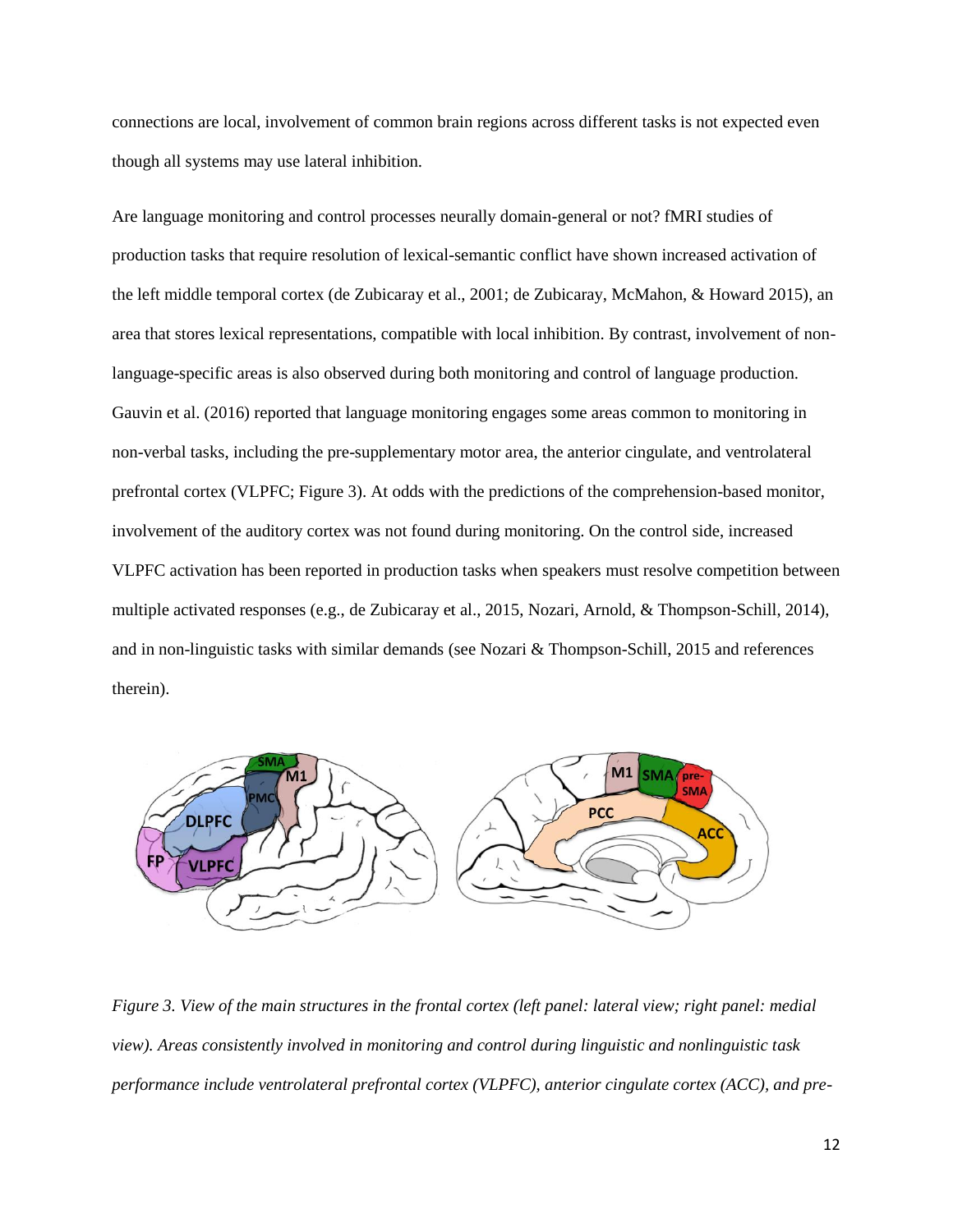*supplementary motor area (pre-SMA). DLPFC = dorsolateral prefrontal cortex; FP = Frontopolar cortex; M1 = primary motor cortex; PMC = premotor cortex; PCC = posterior cingulate cortex; SMA = supplementary motor area.*

During spoken comprehension, the same left VLPFC regions in each participant (defined by a functional localizer) are activated when the participant completes standard conflict-resolution tasks (e.g., Stroop) and interprets temporarily ambiguous sentences (e.g., January, Trueswell, & Thompson-Schill 2009). Consistent with findings of neural overlap, multi-session training studies that target conflict resolution in recognition memory, and presumably induce neuroplastic changes in the trained region, improve performance on non-trained language production and comprehension tasks that also require conflict resolution (Hussey et al., 2017). Crucially though, skill transfer is observed only when the training and assessment tasks both required the same cognitive operation (conflict resolution); training does not generalize to other measures of executive functions (Harrison et al., 2013).

#### *3) Domain-generality as cross-task adjustment in control*

Does conflict detection on task X promote increased control on task Y? Neither domain-generality in computational principles, nor domain-generality in neural resources *necessarily* implies cross-task adjustment in control by themselves, as different populations of neurons within the same prefrontal region can dynamically enforce control over different tasks, or different task aspects (e.g., Mante et al., 2013).

Earlier, we discussed conflict adaptation—dynamic reactive control on the current trial as a function of control needed on the previous trial. Cross-task adaptation paradigms test for transfer of control from one task to another by interleaving high- and low-conflict trials from each. Investigations into cross-task behavioral adjustments pertaining to language reveal mixed findings. Kan et al. (2013) reported that reading a syntactically ambiguous sentence (which led to temporary misinterpretation) yielded decreased conflict effects (greater control) on a subsequent Stroop task. Hsu and Novick (2016) extended this by showing that high-conflict Stroop trials improved listeners' ability to revise misinterpretations on a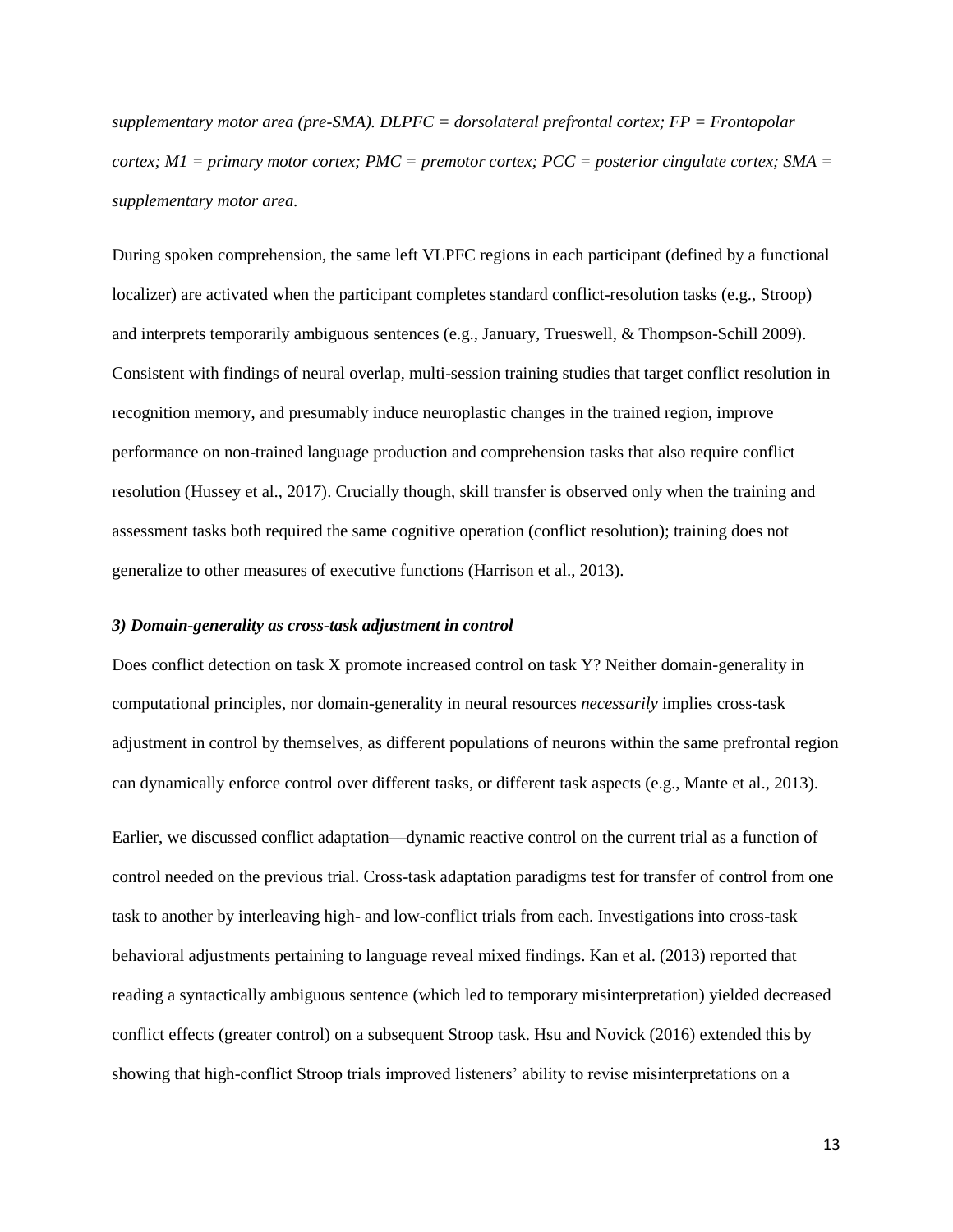subsequent trial while following temporarily ambiguous instructions. In contrast, Freund et al. (2016) found no evidence of cross-task adaptation between a language-production task (PWI) and a visuo-spatial prime-probe task. Critically, in this alternating design, 2-back adaptation was preserved, which reflects adaptation in PWI as a function of the previous PWI trial, despite no cross-adaptation (i.e., 1-back) between PWI and the prime-probe task. Thus, while one set of studies supports domain-general, crosstask adaptation, the other does not. One possibility is that language production and comprehension are monitored and controlled differently. Before drawing that conclusion however, variations in the methodologies should be addressed first. For example, Freund et al. (2016) used 120 unique PWI targets while Kan et al. (2013) and Hsu and Novick (2016) each used one ambiguity type on all critical trials. Further research is required to evaluate the possible effect of these differences.

To summarize, evidence from shared computational principles and shared neural underpinnings for monitoring/control of production, comprehension, and non-linguistic performance converges on domaingeneral processes; but whether increased need for control in one task yields greater application of control in another remains unresolved.

## **Conclusion**

Reviewing the architecture of the language-production system, we demonstrated why monitoring and control are necessary during language processing. We showed that a production-based monitor such as the conflict-based monitor can explain the current electrophysiological, neuroimaging, and neuropsychological data and easily extends to comprehension monitoring. The comprehension system and forward models are also likely to play a role in monitoring, but the extent and scope of their contribution requires further investigation. We also discussed evidence supporting a shared monitoring-control loop that dynamically adjusts behavior in production, comprehension, and non-verbal tasks subserved by common neural resources. Yet, still unknown is whether engagement of this loop by one task fine-tunes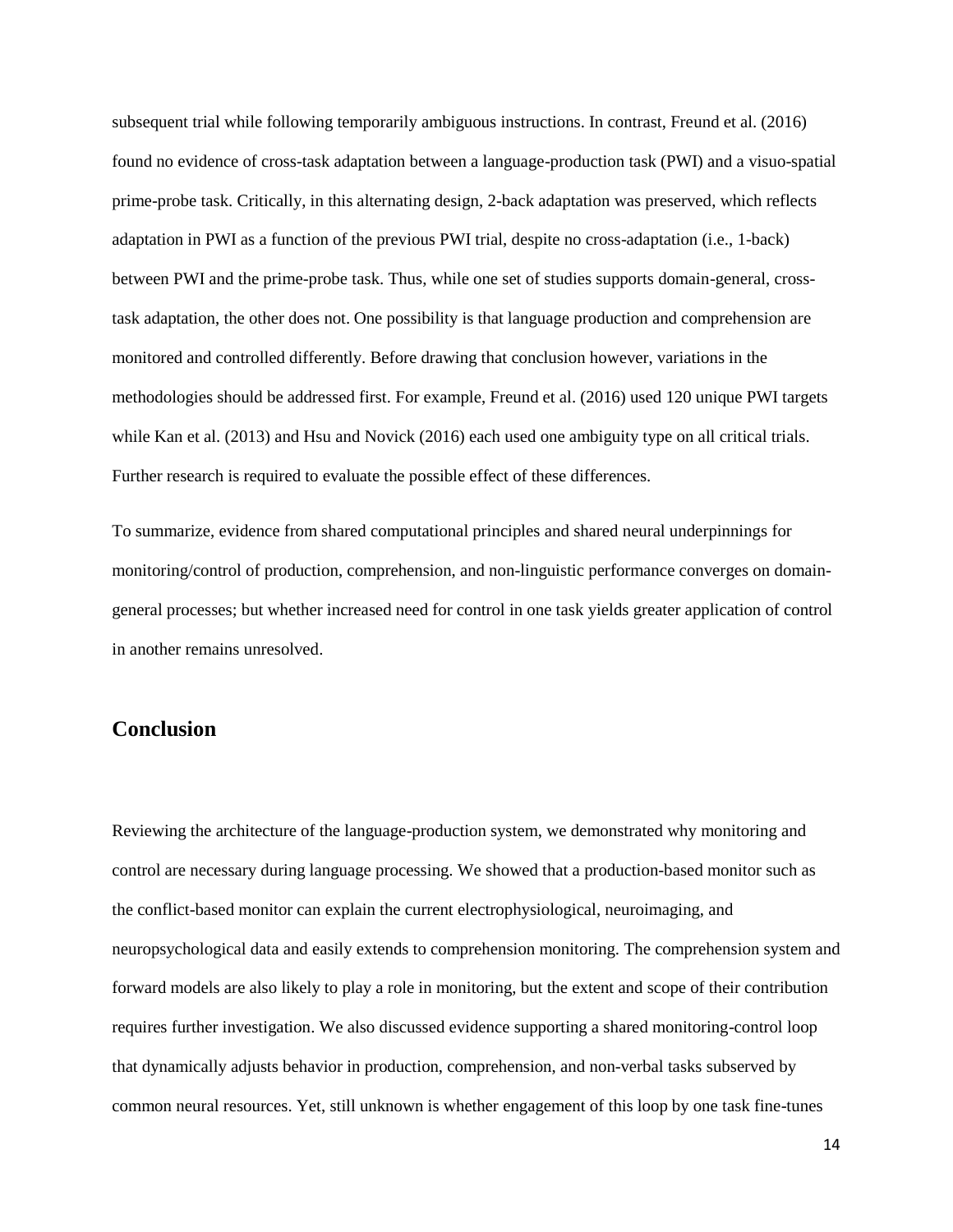control in another, a future direction we believe could elucidate the boundaries of domain-generality of control. The answer to this question is also critical in determining whether training monitoring and control in a non-linguistic task can improve language production in individuals with language impairment.

# **Acknowledgment**

This work was supported by the NSF grant 1631993 to Nazbanou Nozari.

# **NOTES PAGE**

<sup>1</sup>Address correspondence to N. Bonnie Nozari: 1629 Thames Street, Suite 350, Baltimore, MD 2123, USA; Phone: 443-287-1712; Fax: 410-955-0188; Email: nozari@jhu.edu.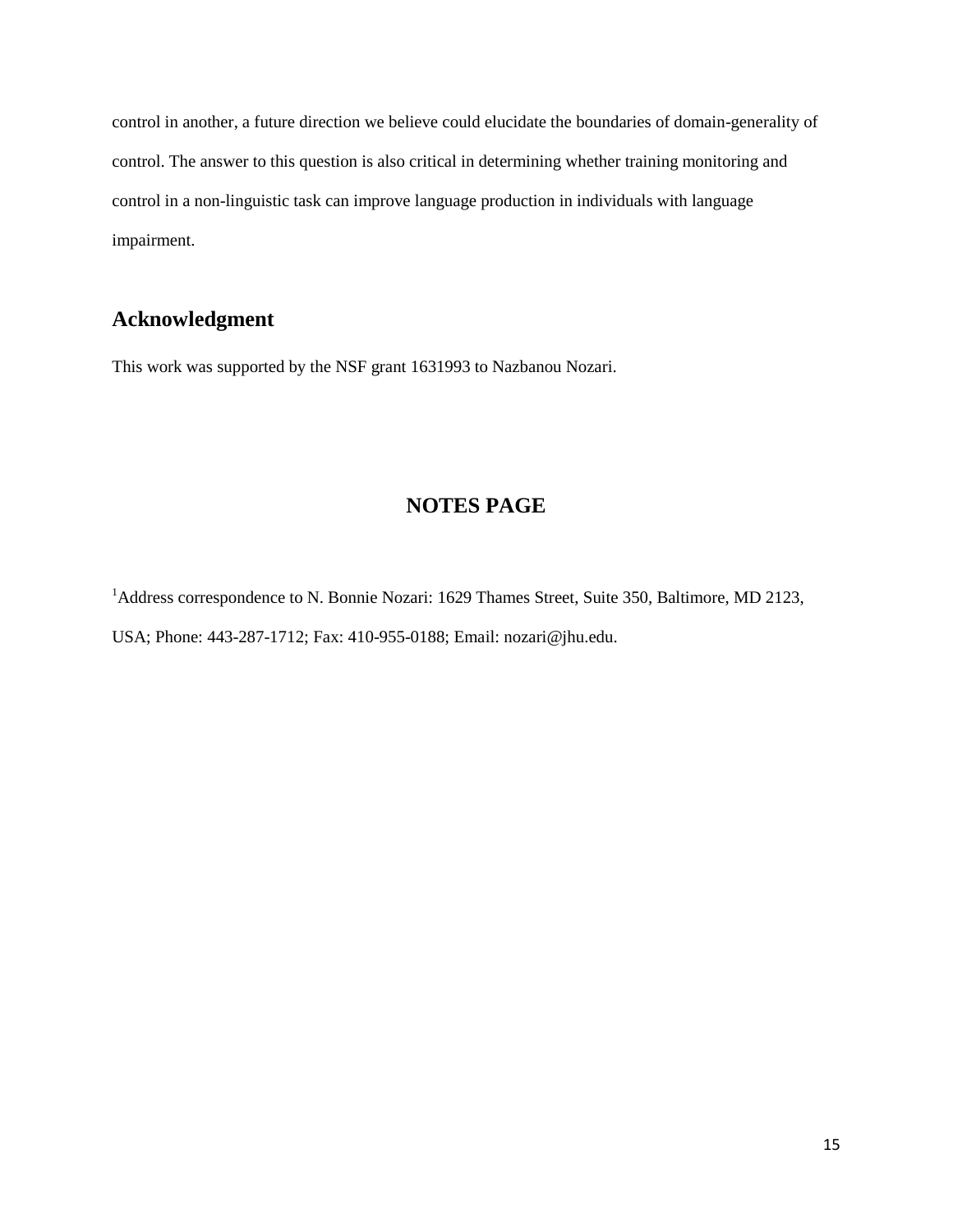### **REFERENCES**

- 1. Acheson, Daniel J., and Peter Hagoort. "Twisting tongues to test for conflict-monitoring in speech production." *Frontiers in Human Neuroscience* 8 (2014): 206.
- 2. Altmann, G. T., & Kamide, Y. (2007). The real-time mediation of visual attention by language and world knowledge: Linking anticipatory (and other) eye movements to linguistic processing. *Journal of Memory and Language*, 57(4), 502-518.
- 3. Botvinick, M. M., Braver, T. S., Barch, D. M., Carter, C. S., & Cohen, J. D. (2001). Conflict monitoring and cognitive control. *Psychological Review*, *108*(3), 624.
- 4. Breining, B., Nozari, N., & Rapp, B. (2016). Does segmental overlap help or hurt? Evidence from blocked cyclic naming in spoken and written production. *Psychonomic bulletin & review*, *23*(2), 500-506.
- 5. Cook, A. E., & Meyer, A. S. (2008). Capacity demands of phoneme selection in word production: New evidence from dual-task experiments. *Journal of Experimental Psychology: Learning, Memory, and Cognition*, *34*(4), 886.
- 6. Costa, A., Alario, F. X., & Caramazza, A. (2005). On the categorical nature of the semantic interference effect in the picture-word interference paradigm. *Psychonomic Bulletin & Review*, *12*(1), 125-131.
- 7. Dell, G. S., Nozari, N., & Oppenheim, G. M. (2014). Lexical access: Behavioral and computational considerations. In V. Ferreira, M. Goldrick, & M. Miozzo (Eds.), *The Oxford Handbook of Language Production* (pp. 88-104). Oxford: Oxford University Press.
- 8. Dell, G. S., & O'Seaghdha, P. G. (1992). Stages of lexical access in language production. *Cognition, 42*(1), 287-314.
- 9. De Smedt, K., & Kempen, G. (1987). Incremental sentence production, self-correction, and coordination. In G. Kempen (Ed.), Natural language generation: Recent advances in artificial intelligence, psychology, and linguistics (pp. 365–376). Dordrecht: Martinus Nijhoff Publishers.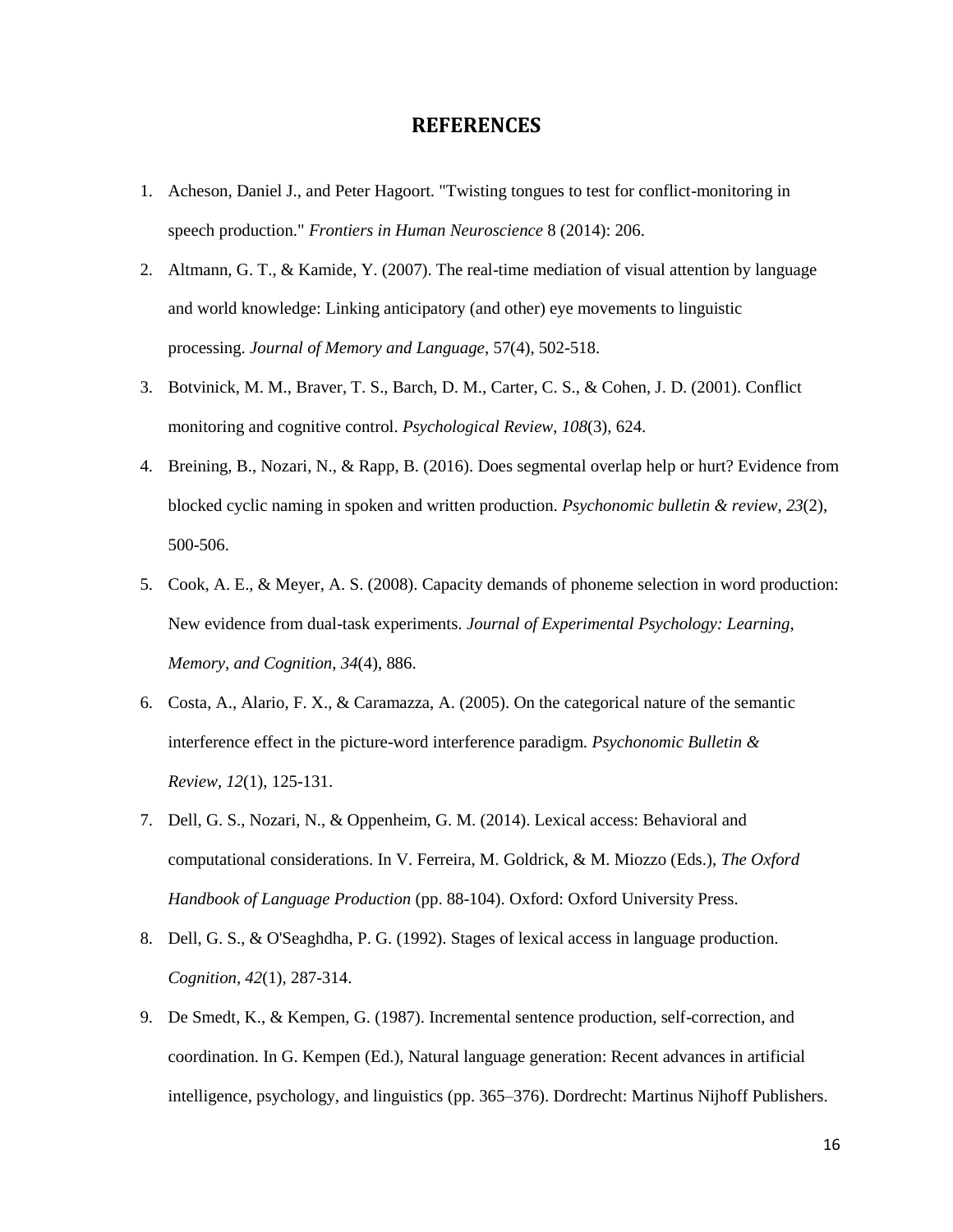- 10. de Zubicaray, G., McMahon, K., & Howard, D. (2015). Perfusion fMRI evidence for priming of shared feature-to-lexical connections during cumulative semantic interference in spoken word production. *Language, Cognition and Neuroscience*, *30*(3), 261-272.
- 11. de Zubicaray, G. I., Wilson, S. J., McMahon, K. L., & Muthiah, S. (2001). The semantic interference effect in the picture-word paradigm: An event-related fMRI study employing overt responses. *Human Brain Mapping*, *14*(4), 218-227.
- 12. Duthoo, W., & Notebaert, W. (2012). Conflict adaptation: it is not what you expect. *The Quarterly Journal of Experimental Psychology*, *65*(10), 1993-2007.
- 13. Fedorenko, E., Behr, M. K., & Kanwisher, N. (2011). Functional specificity for high-level linguistic processing in the human brain. *Proceedings of the National Academy of Sciences*, *108*(39), 16428-16433.
- 14. Fodor, J. A. (1983). *The modularity of mind: An essay on faculty psychology*. MIT press: Cambridge, MA.
- 15. Freund, M., Gordon, B., & Nozari, N. (2016). Conflict-based regulation of control in language production. In A. Papafragou, D. Grodner, D. Mirman, & J.C. Trueswell (Eds.), *Proceedings of the 38th Annual Conference of the Cognitive Science Society* (pp. 1625-1630). Austin, TX: Cognitive Science Society.
- 16. Gauvin, H. S., De Baene, W., Brass, M., & Hartsuiker, R. J. (2016). Conflict monitoring in speech processing: An fMRI study of error detection in speech production and perception. *NeuroImage*, *126*, 96-105.
- 17. Hanley, J. R., Cortis, C., Budd, M. J., & Nozari, N. (2016). Did I say dog or cat? A study of semantic error detection and correction in children. *Journal of Experimental Child Psychology*, *142*, 36-47.
- 18. Hickok, G. (2012). Computational neuroanatomy of speech production. *Nature Reviews Neuroscience, 13*(2), 135-145.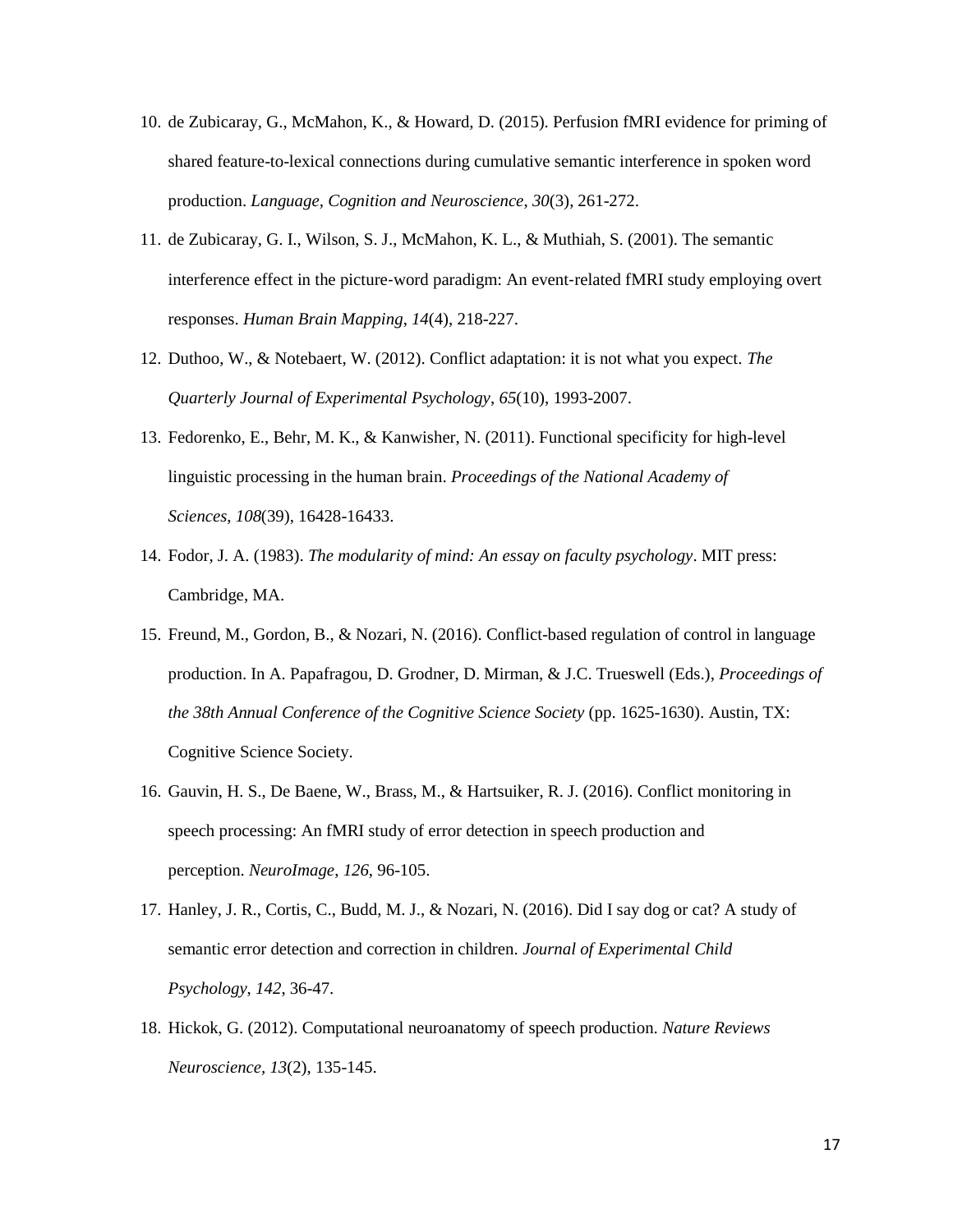- 19. Harrison, T.L., Shipstead, Z, Hicks, K.L., Hambrick, D.Z., Redick, T., & Engle, R.W. (2013). Working memory training may increase working memory capacity but not fluid intelligence. *Psychological Science*, 24(12), 2409-2419.
- 20. Hsu, N, Jaeggi, SM, & Novick, JM (in press). A common neural hub resolves syntactic and nonsyntactic conflict through cooperation with task-specific networks. *Brain and Language.*
- 21. Hsu, N & Novick, JM (2016). Dynamic engagement of cognitive control modulates recovery from misinterpretation during real time language processing. *Psychological Science*, 27, 572-582.
- 22. Hussey, E, Harbison, JI, Teubner-Rhodes, SE, Mishler, A, Velnoskey, K, & Novick, JM (2017). Memory and language improvements following cognitive control training. *Journal of Experimental Psychology: Learning, Memory, and Cognition*, 43(1), 23-58.
- 23. January, D., Trueswell, J. C., & Thompson-Schill, S. L. (2009). Co-localization of stroop and syntactic ambiguity resolution in Broca's area: implications for the neural basis of sentence processing. *Journal of Cognitive Neuroscience*, 21(12), 2434–2444.
- 24. Kan, IP, Teubner-Rhodes, S., Nutile, L, Drummey, AB, Krupa, L, & Novick, JM (2013). To adapt or not to adapt: The question of domain-general cognitive control. *Cognition*, 129(3), 637- 651.
- 25. Levelt, W. J. M. (1989). Speaking: From intention to articulation. Cambridge, MA: MIT Press.
- 26. Lind, A., Hall, L., Breidegard, B., Balkenius, C., & Johansson, P. (2014). Speakers' acceptance of real-time speech exchange indicates that we use auditory feedback to specify the meaning of what we say. *Psychological Science*, *25*(6), 1198-1205.
- 27. Mante, V., Sussillo, D., Shenoy, K. V., & Newsome, W. T. (2013). Context-dependent computation by recurrent dynamics in prefrontal cortex. *Nature*, *503*(7474), 78-84.
- 28. Munakata, Y., Herd, S. A., Chatham, C. H., Depue, B. E., Banich, M. T., & O'Reilly, R. C. (2011). A unified framework for inhibitory control. *Trends in Cognitive Sciences*, *15*(10), 453- 459.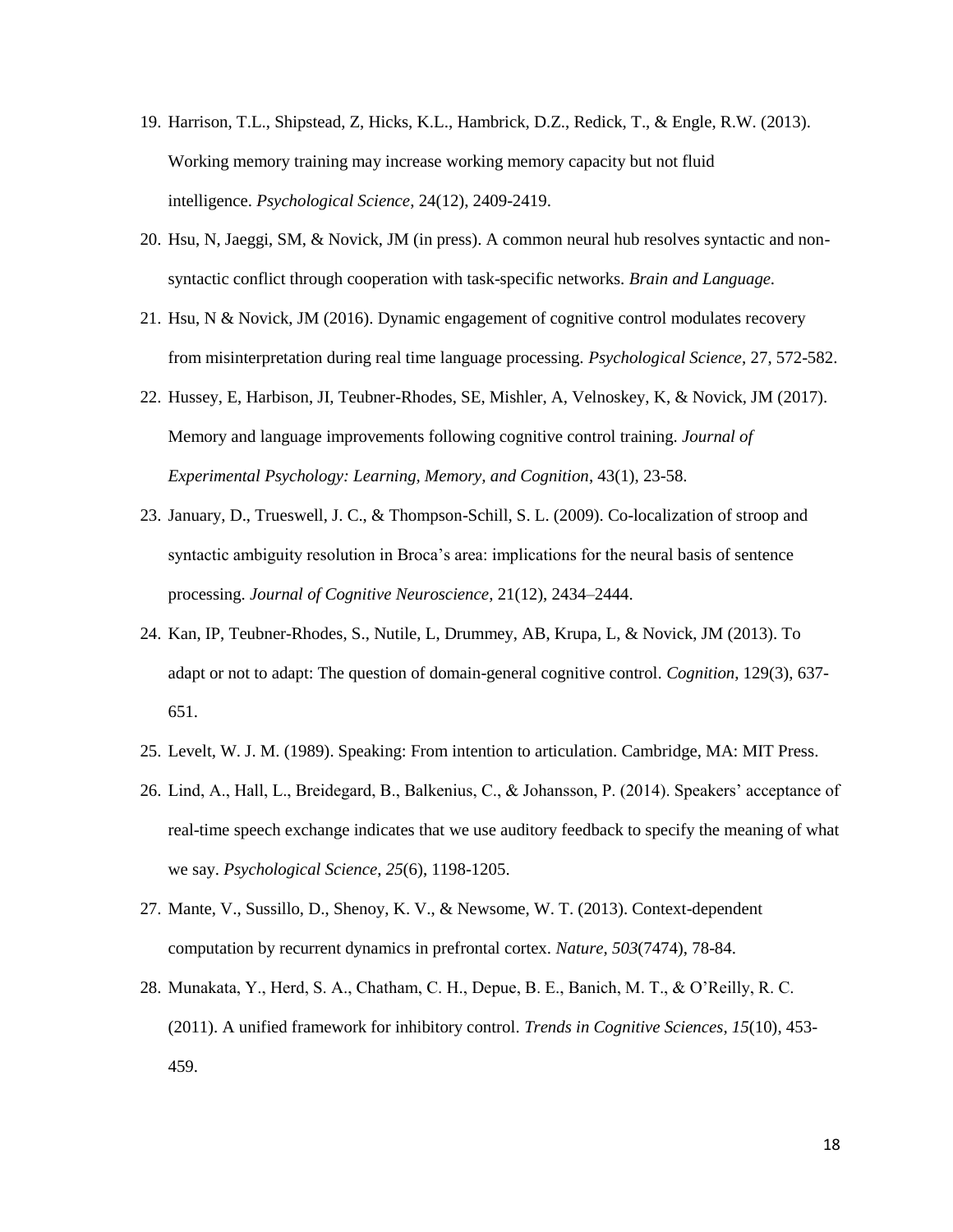- 29. Nozari, N., Arnold, J. E., & Thompson-Schill, S. L. (2014). The effects of anodal stimulation of the left prefrontal cortex on sentence production. *Brain stimulation*, *7*(6), 784-792.
- 30. Nozari, N., Dell, G.S., Schwartz, M.F. (2011). Is comprehension the basis for error detection? A conflict-based theory of error detection in speech production. *Cognitive Psychology, 63(1),* 1-33.
- 31. Nozari, N., Freund, M., Breining, B., Rapp, B., & Gordon, B. (2016). Cognitive control during selection and repair in word production. *Language Cognition & Neuroscience, 31:7,* 886-903. doi: 10.1080/23273798.2016.1157194
- 32. Nozari, N. & Thompson-Schill, S.L. (2015). Left Ventrolateral Prefrontal Cortex in Processing of Words and Sentences. In G. Hickok & S.L. Small (Eds.), *The Neurobiology of Language (pp. 569-588).* Waltham, MA: Academic Press.
- 33. Novick, J.M., Kan, I.P., Trueswell, J.C., & Thompson-Schill, S.L. (2009). A case for conflict across multipledomains: Memory and language impairments following damage to ventrolateral prefrontalcortex. *Cognitive Neuropsychology*, 26(6), 527-567.
- 34. Novick, JM, Trueswell, JC, & Thompson-Schill, SL (2005). Cognitive control and parsing: Reexaminingthe role of Broca's area in sentence comprehension. *Cognitive, Affective, and Behavioral Neuroscience*, 5(3), 263-281.
- 35. Oomen, C. C., Postma, A., & Kolk, H. H. (2005). Speech monitoring in aphasia: Error detection and repair behaviour in a patient with Broca's aphasia. In R.J. Hartsuiker, R. Bastiaanse, A. Postma, & F. Wijnen (Eds.), *Phonological encoding and monitoring in normal and pathological speech* (pp. 209-225). New York, NY: Psychology Press.
- 36. Pickering, M. J., & Garrod, S. (2013). An integrated theory of language production and comprehension. *Behavioral and Brain Sciences*, *36*(04), 329-347.
- 37. Riès, S., Janssen, N., Dufau, S., Alario, F. X., & Burle, B. (2011). General-purpose monitoring during speech production. *Journal of Cognitive Neuroscience*, *23*(6), 1419-1436.
- 38. Simons, D., Boot, W., Charness, N., Gathercole, S., Chabris, C., Hambrick, D., & Stine-Morrow, E. (2016). Do "Brain-Training" Programs Work? *Psychological Science, 17*(3), 103-186.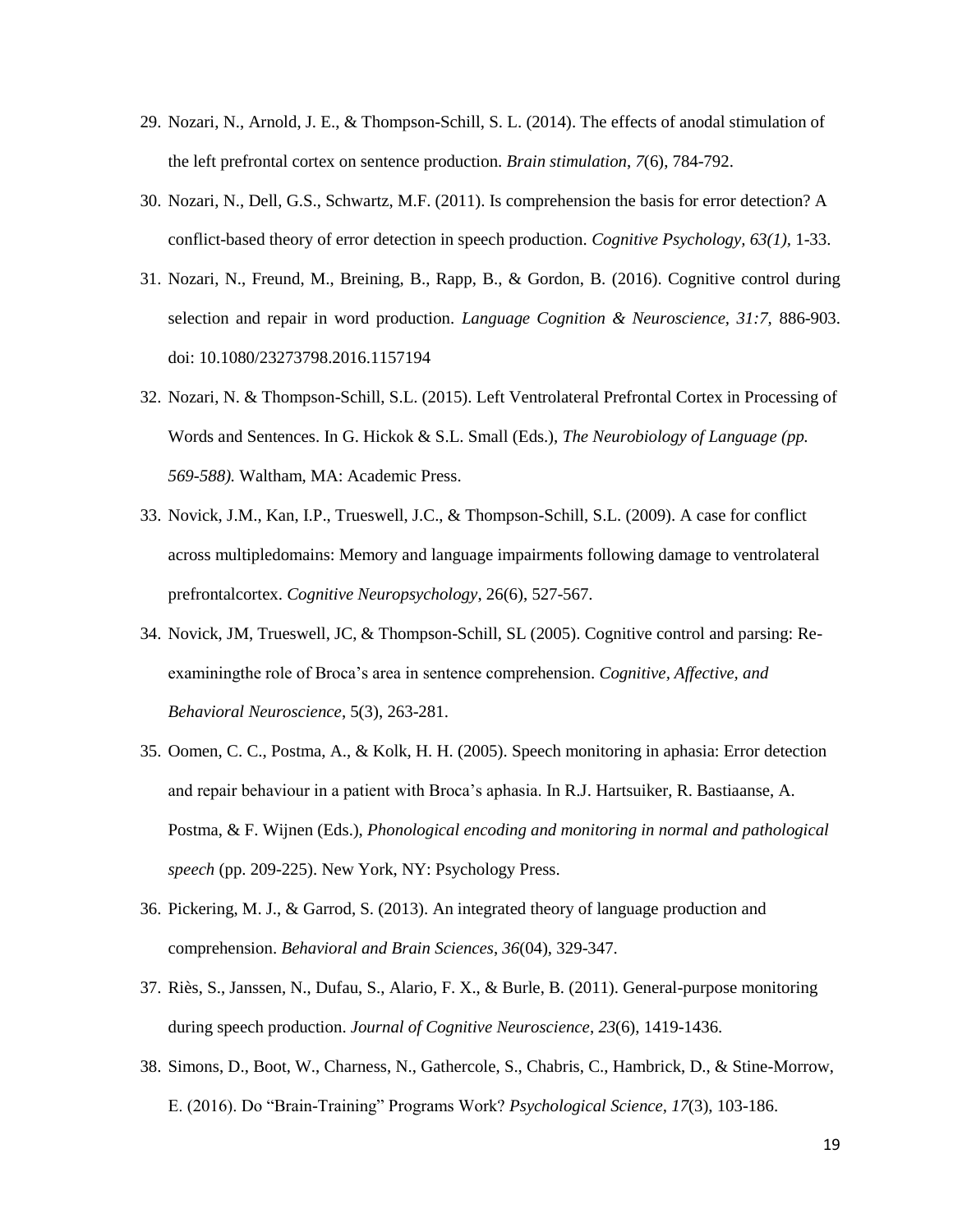- 39. Spivey, M., Tanenhaus, M., Eberhard, K., & Sedivy, J. (2002). Eye movements and spoken language comprehension: Effects of visual context on syntactic ambiguity resolution. *Cognitive Psychology*, 45, 447–481.
- 40. Tian, X., & Poeppel, D. (2010). Mental imagery of speech and movement implicates the dynamics of internal forward models. *Frontiers in Psychology*, *1*, 166.
- 41. Ullsperger, M., Fischer, A. G., Nigbur, R., & Endrass, T. (2014). Neural mechanisms and temporal dynamics of performance monitoring. *Trends in Cognitive Sciences*, *18*(5), 259-267.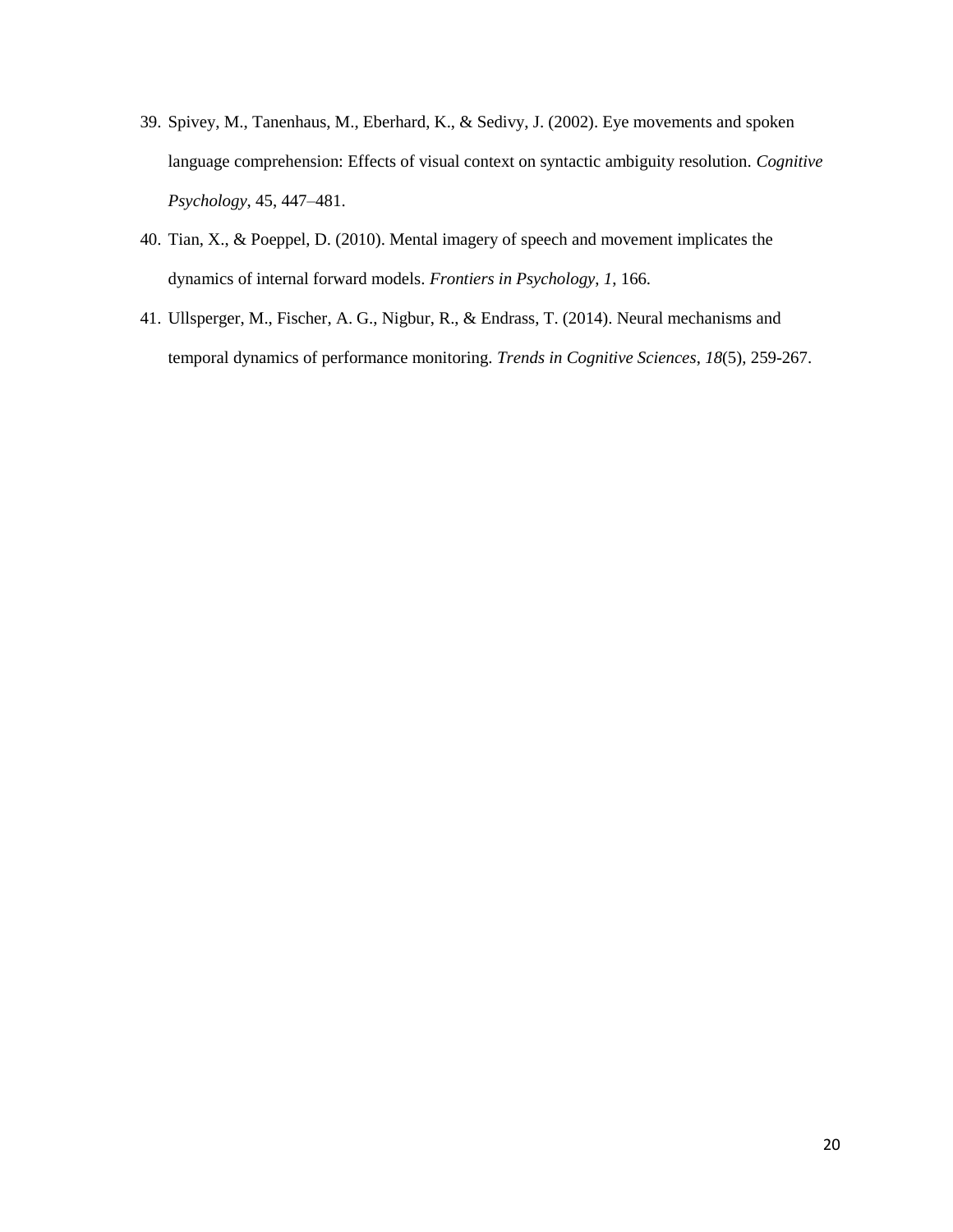### **RECOMMENDED READINGS**

- 1) Dell, G. S., Nozari, N., & Oppenheim, G. M. (2014). Lexical access: Behavioral and computational considerations. In V. Ferreira, M. Goldrick, & M. Miozzo (Eds.), *The Oxford Handbook of Language Production* (pp. 88-104). Oxford: Oxford University Press. A comprehensive review of the computational models of word production, with empirical evidence to verify claims of such models, for readers who wish to better understand the nature of the language production system.
- 2) Nozari, N., Dell, G.S., Schwartz, M.F. (2011). Is comprehension the basis for error detection? A conflict-based theory of error detection in speech production. *Cognitive Psychology, 63(1),* 1-33.

The original model and empirical data which forms the basis of the conflict-detection monitoring in language production, also containing a thorough review of the earlier monitoring literature.

3) Novick, J. M., Trueswell, J. C., & Thompson-Schill, S. L. (2005). Cognitive control and parsing: Reexamining the role of Broca's area in sentence comprehension. *Cognitive, Affective, & Behavioral Neuroscience*, *5*(3), 263-281.

A review of psycholinguistic models of language comprehension that develops a theory about how conflict-resolution and cognitive control processes are important for the syntactic processing of sentences.

4) Nozari, N. & Thompson-Schill, S.L. (2015). Left Ventrolateral Prefrontal Cortex in Processing of Words and Sentences. In G. Hickok & S.L. Small (Eds.), *The Neurobiology of Language (pp. 569-588).* Waltham, MA: Academic Press.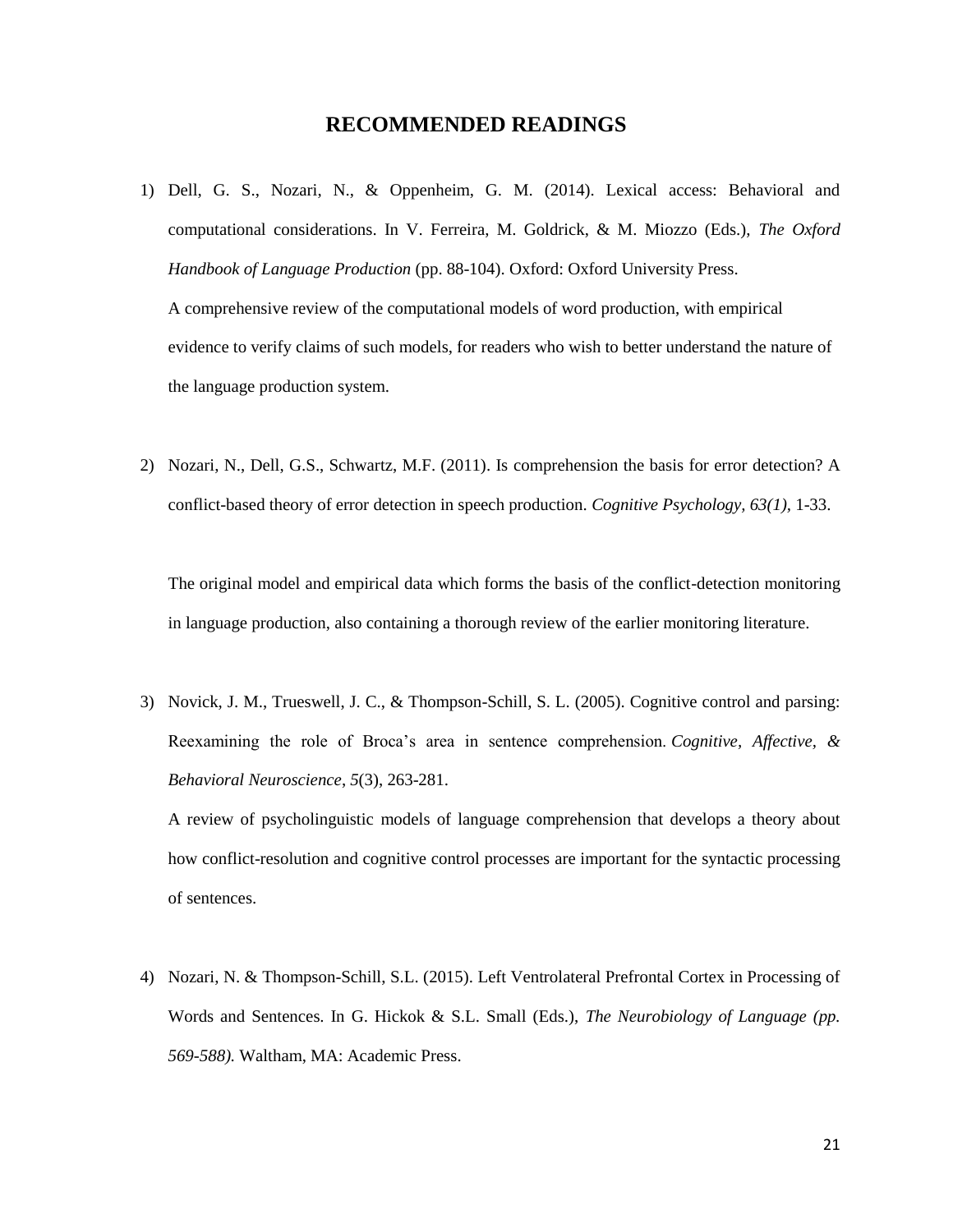An update on Novick et al. (2005), with additional sections covering the role of VLPFC in word and sentence processing in both production and comprehension, of interest to readers who care to learn more about the neural basis of conflict resolution.

5) Fedorenko, E., & Thompson-Schill, S. L. (2014). Reworking the language network. *Trends in cognitive sciences*, *18*(3), 120-126.

A review of the debate on domain-generality of the language network from a neural perspective, and a potential way to reconcile the earlier controversial findings.